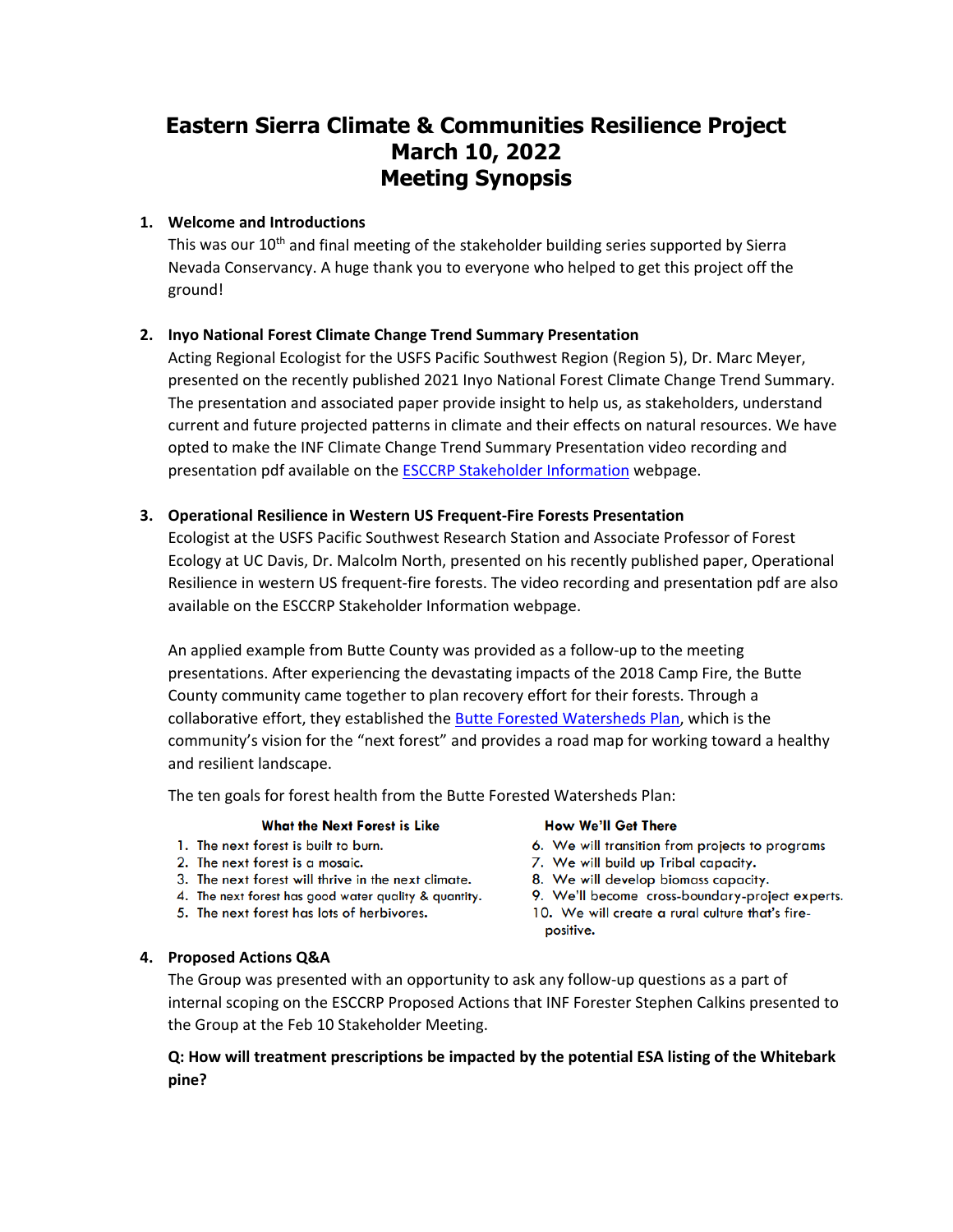**A:** The INF team is working through this right now. The proposed listing calls out forest health treatments as an overall benefit to the species. The beneficial actions for the Whitebark will still need to go through the consultation process with US Fish and Wildlife. Even though some individual trees may be removed through the forest health treatments, the work is viewed as an overall benefit to the species and integral to the long-term preservation of the species.

## **Q: The town just received a letter that the Camp High Sierra parcel was nominated as an important cultural site; how will this affect the work that is planned for the site?**

**A:** This is new information to the ESCCRP staff, and at this time, we do not have an answer on how this will impact the planned work. The Forest Service explained the nature of the listing and what aspects of the site are being referenced in the nomination will influence how the planned work may be impacted. ESCCRP staff will work with the landowner and the State Historic Preservation Office to understand the implications of this nomination to the planned fuels reduction work.

INF Forester, Stephen Calkins, provided a summary of the Proposed Actions timeline:

- Present- INF staff is working to finalize the Proposed Actions
- August 2022- goal for the public scoping period
- October 2022 through Winter- develop alternatives & finalize the analysis area
- Spring 2023- goal for the public comment period
- Summer 2023- incorporate edits and finalize
- May 2024- the record of decision

## **5. Meeting Wrap-Up and Next Steps**

## **a. Future Correspondence**

A poll was presented to the Group to inquire how stakeholders would prefer to receive updates moving forward now that we no longer need to meet on a monthly basis. We will opt to have a *meeting/newsletter hybrid* moving forward based on the poll results. We plan on hosting a Stakeholder field trip/meeting in the project area this summer. Keep an eye out for more information via email.

The ESCCRP staff is transitioning to the Whitebark Institute at the end of March, and future correspondence will be coming from @whitebarkinstitute.org email addresses.

To demonstrate a high-level overview of where we are at in the project and aid with progress updates, we developed a[n ESCCRP Progress Tracking Dashboard.](https://www.eswildfirealliance.org/esccrp-dashboard) For suggestions or improvements to the dashboard, please reach out to [kelsey@whitebarkinstitute.org.](mailto:kelsey@whitebarkinstitute.org)

## **b. Acknowledgments**

A huge thank you to the Sierra Nevada Alliance and the Sierra Nevada Conservancy for providing capacity resources through the [Sierra Corp Fellowship Program](https://sierranevadaalliance.org/sierra-corps-forestry-fellowship-program/) as this project was getting off the ground. Kelsey is finishing her Forestry Fellowship in the upcoming weeks and will be transitioning with the ESCCRP staff to continue this work at the Whitebark Institute.

Another big thank you to **Plumas Corporation** for the intuitional backing that they have provided to the ESCCRP staff to address the needs of the eastern Sierra during the initial planning phases. It was this initial act of generosity on behalf of the Plumas Corporation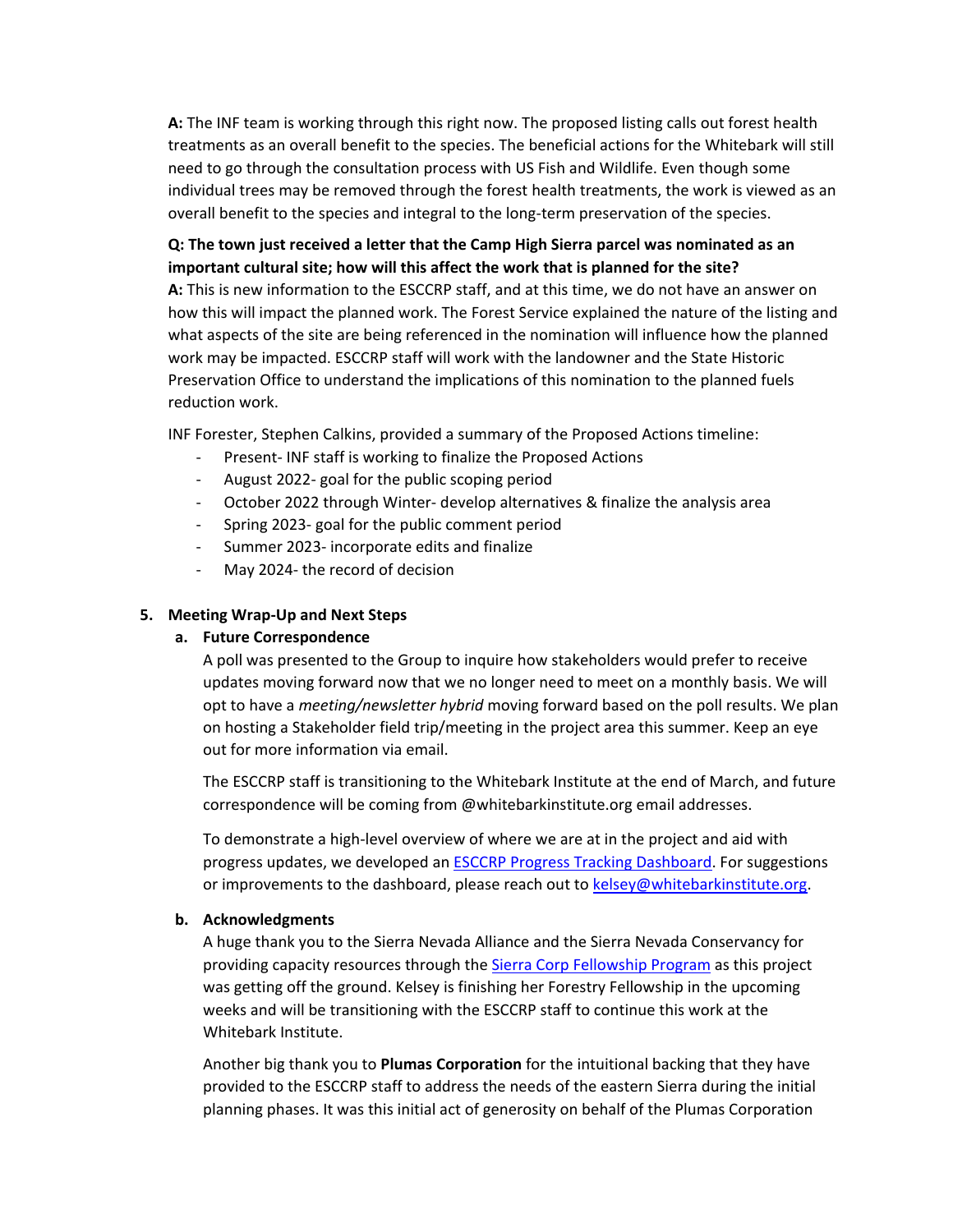that lead to this new momentum and capacity building in the eastern Sierra. That type of generosity is how meaningful relationships are built, trust is established, and collaboration is achieved. The eastern Sierra will be forever in debt to the Plumas Corporation for their vision and supporting actions to build capacity across the entire Sierra Nevada.

Last but far from least, thank you to all the stakeholders for being a part of the collaborative effort to put the eastern Sierra on the path to achieving regional resilience.

#### **c. GROUP UPDATES!**

Due to time constraints, this section was not discussed at the meeting, so we are providing you written updates below to keep you informed on what's happening next on the ESCCRP. Updates are organized by focal area used to perform the Needs Assessment. The Needs Assessment is currently being finalized by our Staff and will be available upon completion to those stakeholders interested. A summary format will also be produced for a brief snapshot of the more comprehensive Needs Assessment document and will be housed on the project website.

#### **Outreach & Education:**

- Whitebark Institute is **hiring** an Outreach & Education Coordinator with the intent to onboard in May.
- We will commence **community outreach efforts** this Spring so keep an eye out for emails from the Whitebark Team (new staff and old) about upcoming events.
- We recently received notice that our application to **UCSB's Bren School for Environmental Science, master's in environmental communications** program was successful. This means we will have a team of three graduate students this spring helping us by conducting a "listening tour" in our local Community that will help us target our outreach and education messaging. We may request that some of you talk with the students while they are conducting their initial research.

#### **Sustainable Funding:**

• We are in the early stages of establishing a **Financial Advisory Team** to begin working on the Sustainable Funding Work Plan task from our Needs Assessment. This team will consist of a few high-level staff from each of our project beneficiaries. We are aiming to host an initial meeting with this team sometime in late May.

#### **Biomass Utilization:**

• TSS Consultants have been retained to assist in the identification of an appropriately scaled Biomass utilization facility that can serve the Eastern Sierra in the long term, given anticipated feedstock supplies generated by the ESCCRP. The acquisition of necessary technical information is underway so that a side-by-side comparison of each of the available technologies can be made. We expect a meeting in late May or early June with our Biomass Ad Hoc Team to discuss appropriate technology selection.

#### **Workforce Development:**

• We are gaining exciting momentum on a **USDA RISE grant** opportunity with Inyo County to support forestry sector **workforce development** in line with our Forestry Workforce Development Work Plan. Partners include Cerro Coso Community College,